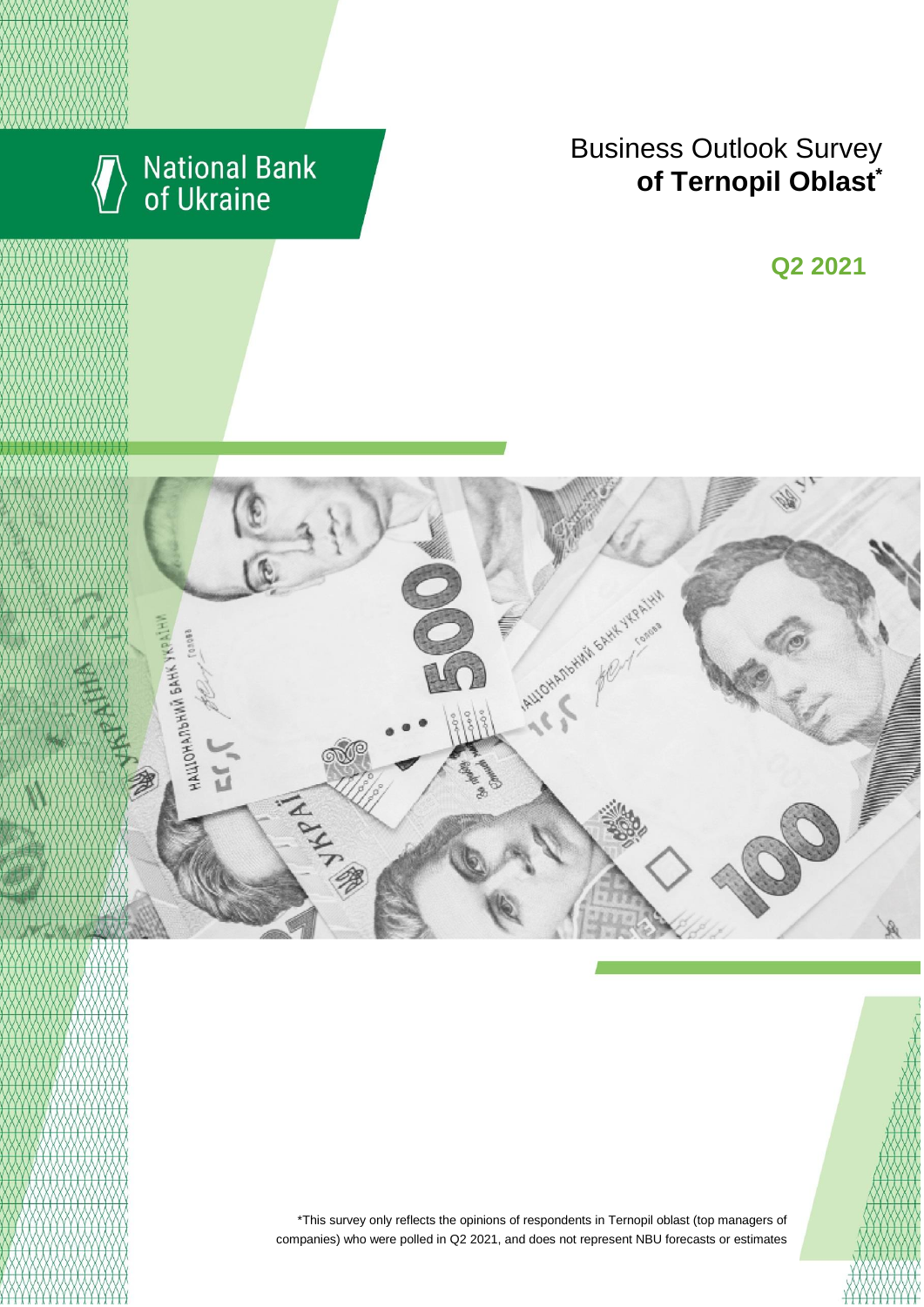**A survey carried out in Ternopil oblast in Q2 2021 showed that respondents expected an increase in the output of Ukrainian goods and services and that they had positive expectations for the performance of their companies** over the next 12 months. Respondents continued to expect higher prices and more pronounced depreciation.

**The top managers of companies said they expected that over the next 12 months:**

- **the output of Ukrainian goods and services would increase:** the balance of expectations was 20.0% compared with 10.0% in Q1 2021 (Figure 1) and 15.9% across Ukraine
- **prices for consumer goods and services would grow:** 50% of respondents expected the inflation rate to be lower than 7.5% compared with 60.0% in the previous quarter and 54.2% across Ukraine. Respondents referred to production costs and the exchange rate as **the main inflation drivers** (Figure 2).
- **the domestic currency would depreciate further:** 66.7% of respondents (compared with 70.0% in the previous quarter) expected the hryvnia to weaken against the US dollar, the figure across Ukraine being 63.6%
- **the financial and economic standings of their companies would improve**: the balance of expectations was 30.0% compared to 0.0% in the previous quarter. Across Ukraine, the balance of responses was 18.3% (see Table)
- **total sales growth would remain unchanged:** the balance of responses was 0.0% compared with 10.0% in Q1 2021 (see Table). External sales were expected to return to growth for the first time since Q3 2020: the balance of responses was 20.0% (compared to 0.0% in the previous quarter). Overall, companies across Ukraine expected sales to increase, the balances of responses being 21.0% for each.
- **investment both in construction and in machinery, equipment, and tools would increase significantly:** the balances of responses were 33.3% and 55.6% respectively (compared to (-25.0%) and (-10.0%) in Q1 2021). Across Ukraine, the balances of responses were 6.4% and 16.9% respectively
- **staff numbers at their companies would increase:** the balance of responses was 20.0%, compared to 10.0% in Q1 2021 (Figure 4). Across Ukraine, staff numbers were expected to decrease slightly (-1.0%)
- **both purchase and selling prices would increase:** the balances of responses were 60.0% and 33.3% respectively (compared with 60.0% and 20.0% respectively in Q1 2021) (Figure 6). Wage costs, energy prices, raw material and supplies prices were referred to as the main selling price drivers. Respondents reported an increase in the impact of two last drivers (Figure 7)
- **per-unit production costs and wage costs per staff member would grow** at a faster pace**:** the balances of responses were 66.7% and 70.0% respectively, compared with 44.4% and 55.6% respectively in Q1 2021 (Figures 4 and 6).

Companies cited a lack of working assets and energy prices as the **main drags on their ability to boost production** (Figure 5). Respondents reported a noticeable increase in the impact of the tax burden compared to the previous survey.

Respondents expected that **their borrowing needs would remain high** in the near future (Figure 8). Some 50.0% of respondents planned to take out corporate loans, of whom 100.0% opted for domestic currency ones. Respondents said that lending standards had eased (Figure 9). Respondents referred to collateral requirements (the impact of this factor was reported to have increased) and high loan rates as the main factors deterring them from taking out loans. (Figure 10).

**All of the respondents** said that **they had encountered no difficulties in effecting transactions with funds deposited in bank accounts** (97.5% across Ukraine).

#### **Assessments of financial and economic standings as of the time of the survey** (Figure 3)

- **Companies assessed their current financial and economic standings as good:** the balance of responses was 10.0% compared with 30.0% in Q1 2021. Across Ukraine, the balance of responses was 6.0%.
- **Respondents assessed their finished goods stocks at a level lower than the normal one**: the balance of responses was (-28.6%) compared with (-37.5%) in Q1 2021.
- **Unutilized production capacity had increased.** Companies had a sufficient amount of unutilized production capacity to meet any unexpected rise in demand: the balance of responses was 25.0% compared with (-11.1%) in Q1 2021.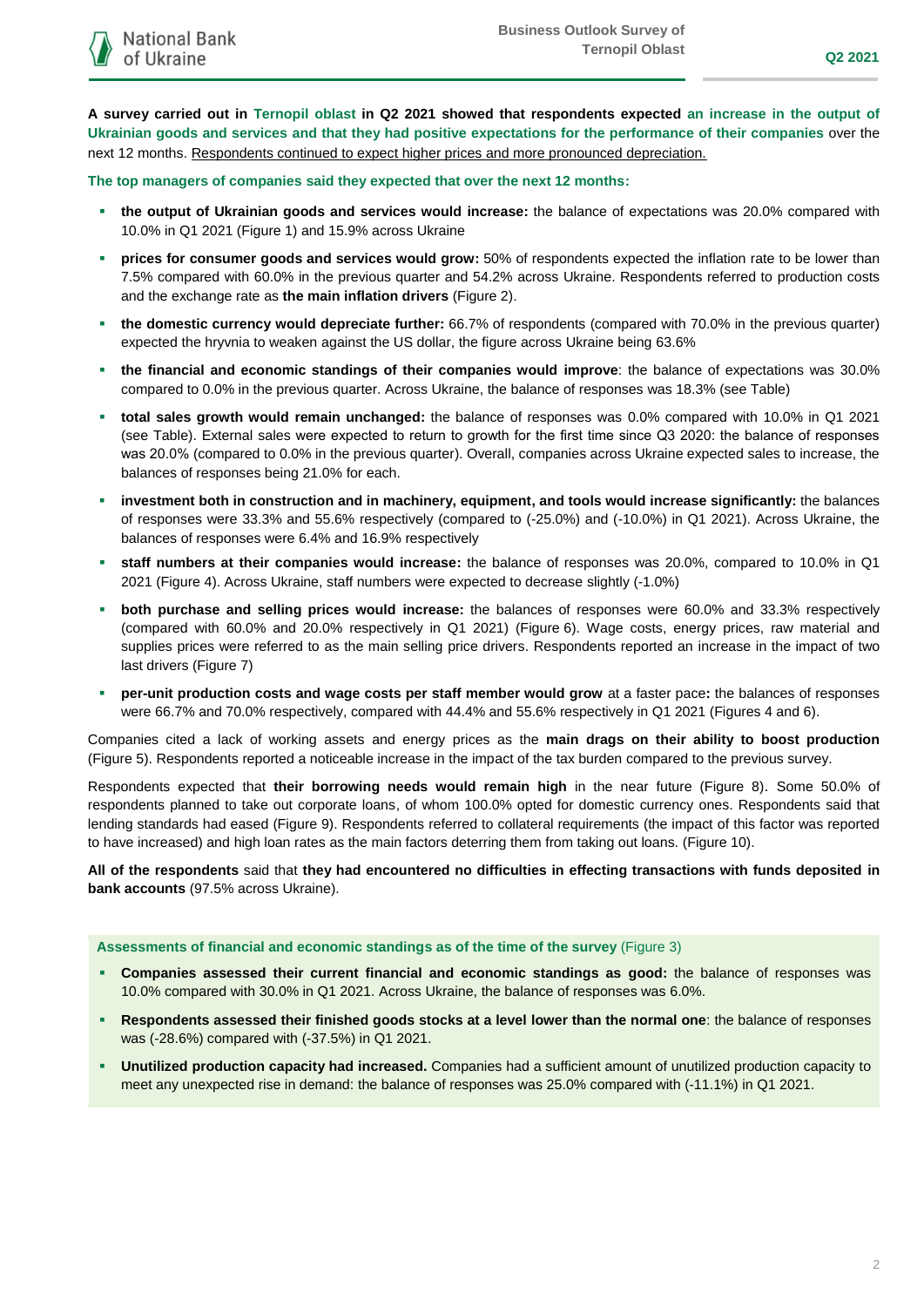### **Survey Details1,2**



- Period: 5 May through 31 May 2021.
- A total of 10 companies were polled.

minimum

1 quartile

3 quartile

maximum

**Ukraine** 

2 quartile (median)

A representative sample was generated on the basis of the agricultural sector.

#### $\sim$   $\sim$ iyn Ot<br>116.2 110.5  $103.8$ 118  $121.5$ Kyiv and<br>Kyiv Oblast .<br>Kharkiy Oblas  $117.4$ ava<br>104.6  $107.1$ Luhansk<br>Coblast  $1231$  $98.7$ Oblas<br>118.5 no data Donets Kirovohrad Oblast  $109.1$ Dnipropetrovsk Oblast Ohlad Cher<br>111.7 88.3  $110.2$

kolaiv Ob<br>111.7

 $\mathcal{L}$ 

93.6

Crimea

أروب

no dat

7 aporizhi

 $109.4$ 

1 quarter

2 quarter

3 quarter

4 quarte

**Business Outlook Index for Next 12 Months in Terms of Regions<sup>3</sup> , %** 

\*a quartile is the value of the BOI where an ordered sample is divided into four equal-sized subgroups \*\*a median is the value of the BOI in the middle of an ordered sampled where the sample is divided into two equal-sized subgroups

Odesa  $Ohlad$ 

 $883$ 

1051

110.3

118.2

127.8

112.3

 $106.5$ 

#### **Table. The Business Outlook Index of Companies in Ternopil Oblast and Its Components**

| <b>Expectations over next 12 months for</b>   | <b>Balances of responses, %</b> |       |       |         |                   |
|-----------------------------------------------|---------------------------------|-------|-------|---------|-------------------|
|                                               | Q <sub>2</sub> 2 <sub>0</sub>   | Q3 20 | Q4 20 | Q1 21   | Q <sub>2</sub> 21 |
| Financial and economic standings              | 0.0                             | 36.4  | 11.1  | 0.0     | 30.0              |
| <b>Total sales</b>                            | 10.0                            | 30.0  | 20.0  | 10.0    | 0.0               |
| Investment in construction                    | $-11.1$                         | 10.0  | 22.2  | $-25.0$ | 33.3              |
| Investment in machinery, equipment, and tools | 0.0                             | 20.0  | 10.0  | $-10.0$ | 55.6              |
| Staff numbers                                 | $-10.0$                         | 0.0   | 10.0  | 10.0    | 20.0              |

1

<sup>1</sup> This sample was generated in proportion to the contribution of each region and each economic activity to Ukraine's gross value added.

<sup>2</sup> Data for totals and components may be subject to rounding effects.

<sup>&</sup>lt;sup>3</sup> The business outlook index (BOI) is an aggregate indicator for expected business performance over the next 12 months. It is calculated using the balances of respondents' responses regarding changes in the financial and economic standings of their companies and future economic activity.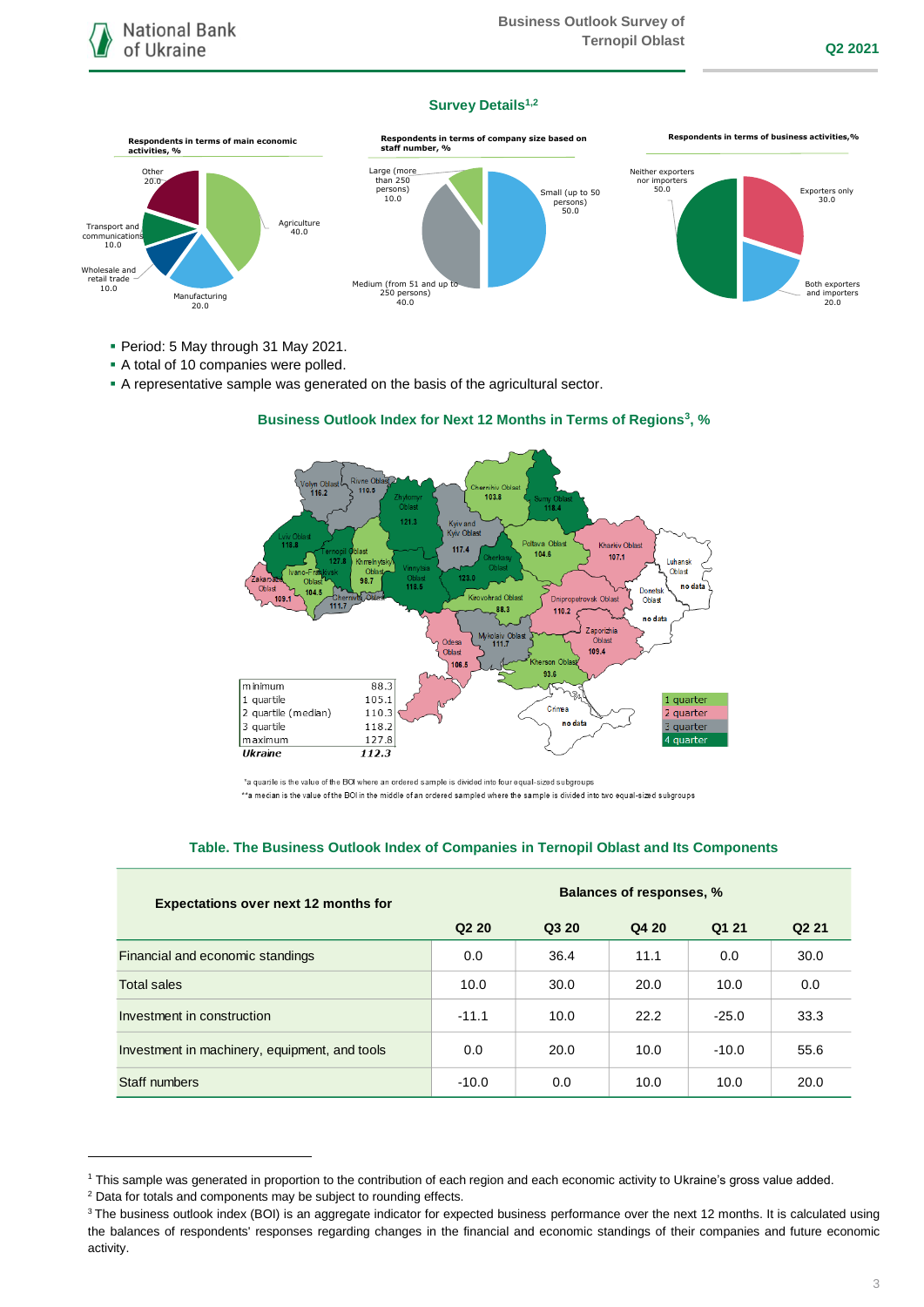

## Figure 1 Figure 2



#### **Assessment of consumer price drivers, percentage of responses**



**Companies' economic activity as of the time of the survey, balance of responses**



Figure 5 **Figure 6** 



## Figure 3 **Figure 4**

**Staff level and wage cost expectations for next 12 months, balance of responses**





**Expectations of producer prices for next 12 months,**